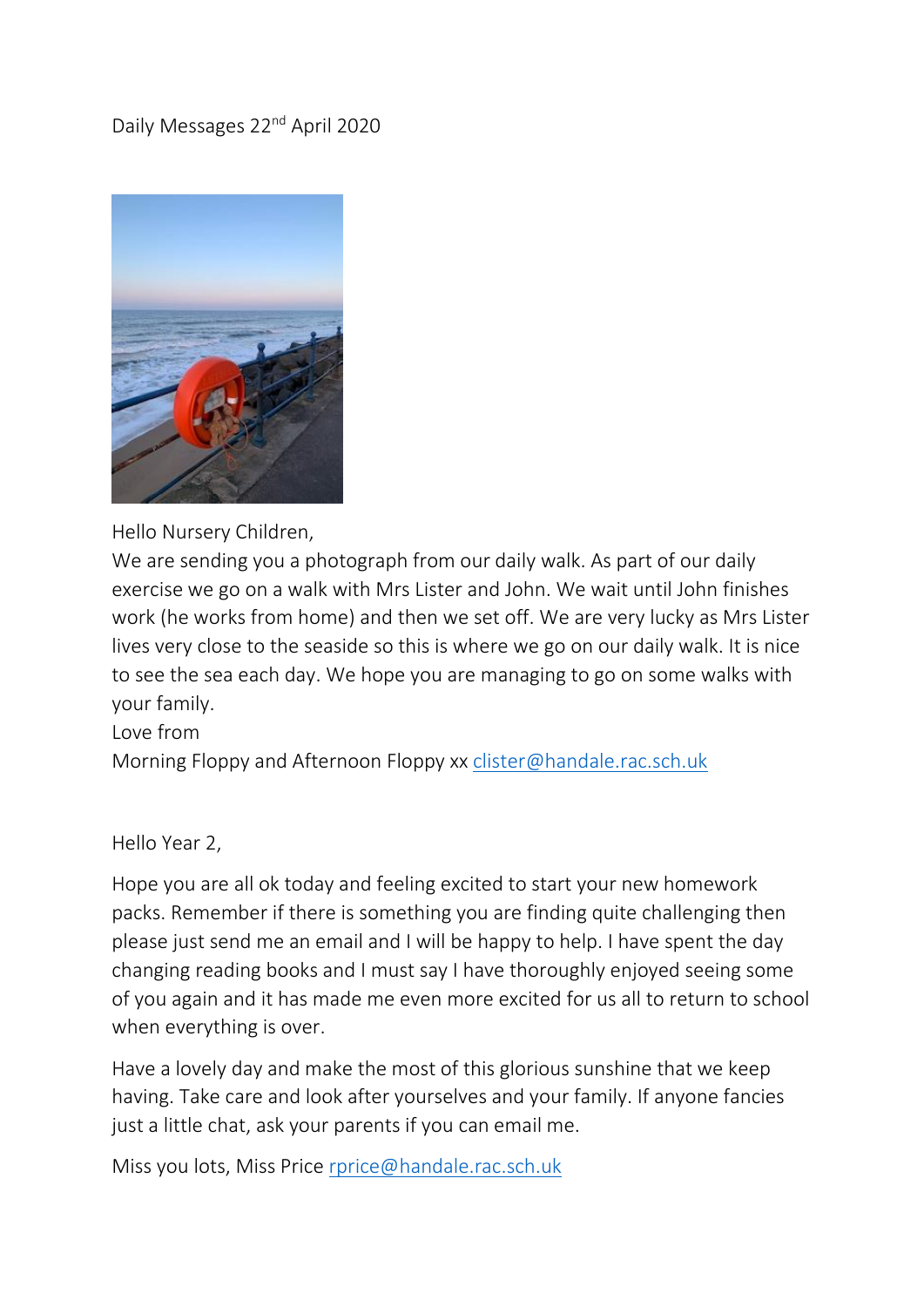### Hello Year 6

Hopefully a number of you, if not all of you, have collected your homework packs from school and have looked at the content. Please may I remind you, don't struggle. If you are unsure of any of the work within the grids then contact me. I know that the lovely weather we are having is quite a distraction but please don't let this stop your learning. Instead, run it alongside your learning and take your work out into the garden to complete.

I would like to share this resource with you that I have found. It is entitled 'The World of Walliams' and links to all that is David Walliams. Alongside the usual activities on his website, David Walliams is also sharing a number of his own stories with which he is doing all the silly voices. Have a look as I think you will enjoy it.

# <https://www.worldofdavidwalliams.com/elevenses/>

Take good care all of you.

Mr Emmerson

[pemmerson@handale.rac.sch.uk](mailto:pemmerson@handale.rac.sch.uk)

Hi again Year 4,

I hope you're all ok. I hope you've looked at my challenge from yesterday because I haven't heard from anyone about it. I hope you've all gone to get your packs from school today and are getting busy working. Remember work is very very important during these times and you need to continue with your learning.

Stay safe

Mr Farrier

[rfarrier@handale.rac.sch.uk](mailto:rfarrier@handale.rac.sch.uk)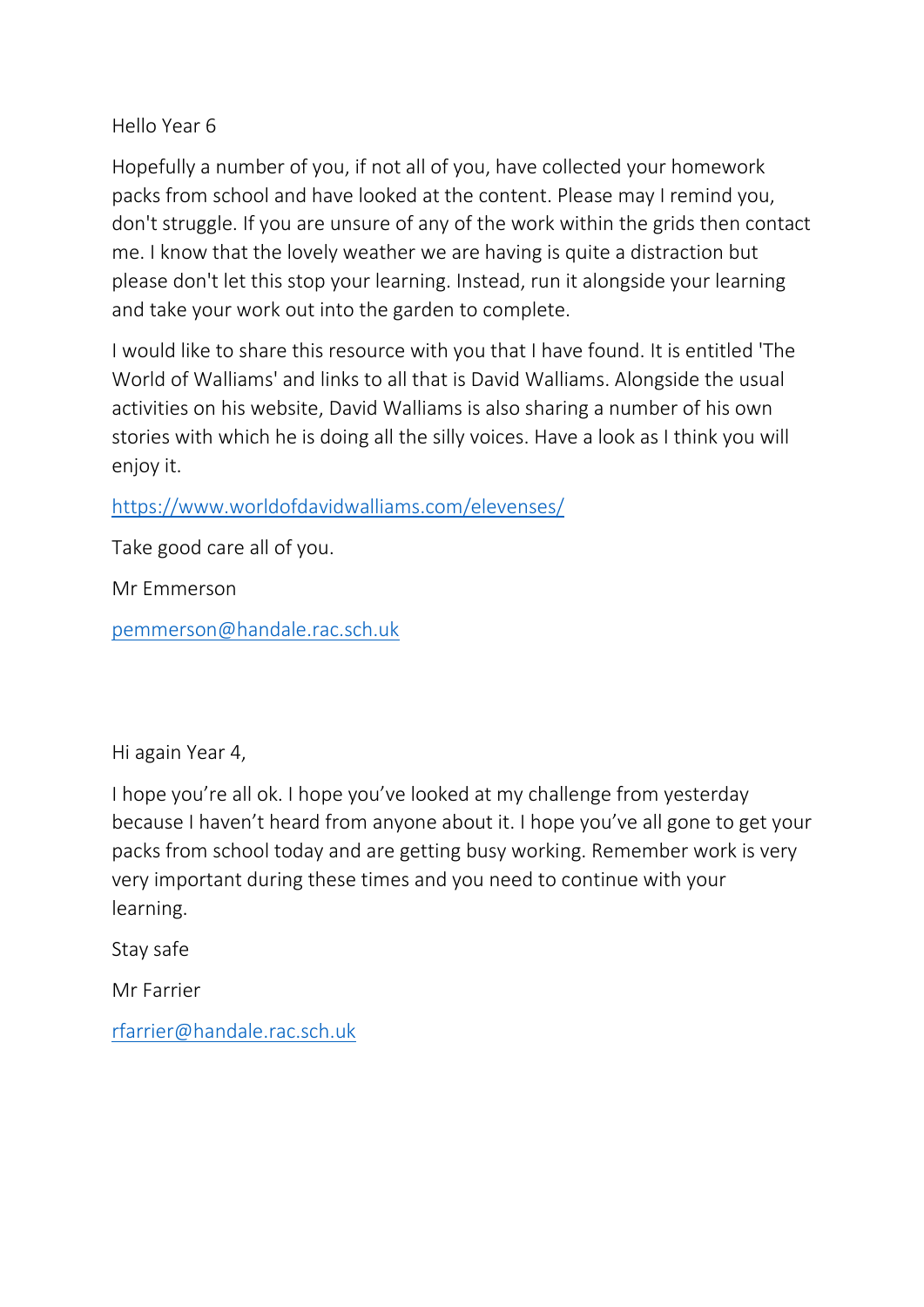## Hello Reception Children

Hope you all had a good day yesterday. Did anyone play the 'describing game' with their family? Did you work out what I was looking at in my kitchen? It was my kitchen clock! Well done if you got it right! Maybe you could pop into your kitchen now and have a look around, choose something and then give your family some clues. I wonder if they will be as good at this game as you are! I'm in my living room now and I will give you some clues so you can guess again. Are you ready…? I'm looking at something that is a cylinder shape and at the top of the cylinder is something called a 'wick' – ask a grown up what that is if you do not know! Another clue is I can light it and it smells lovely!

The sun is shining beautiful this morning and I can hear a lot of 'tweeting' from the birds outside my window. It is very quiet in my house today as Mr. Skirving is working in the dining room and the door is shut! I think he wants some peace and quiet! As you know at school we don't get 'peace and quiet' so I am finding it very strange! Have some fun today but please remember to spend a little time doing some counting and phonics. If you can, write a sentence today – you could write down your clues on something that you want to describe to your family. When we get back to school we could try and guess what it was you were looking at! Take care of yourself and make sure you keep safe.

With Love

Mrs Skirving xx [eskirving@handale.rac.sch.uk](mailto:eskirving@handale.rac.sch.uk)

Hi Year 3

I hope you have all got your home work packs by now and have managed to have a look through them. If there is anything you do not understand, please get in touch with myself or Mrs Brodie and we will help in anyway that we can. I am looking forward to seeing the work that you produce for the activities you have been given. Let me know what you have been getting up to and send me pictures of your work as you complete it.

Mrs Porter [rporter@handale.rac.sch.uk](mailto:rporter@handale.rac.sch.uk)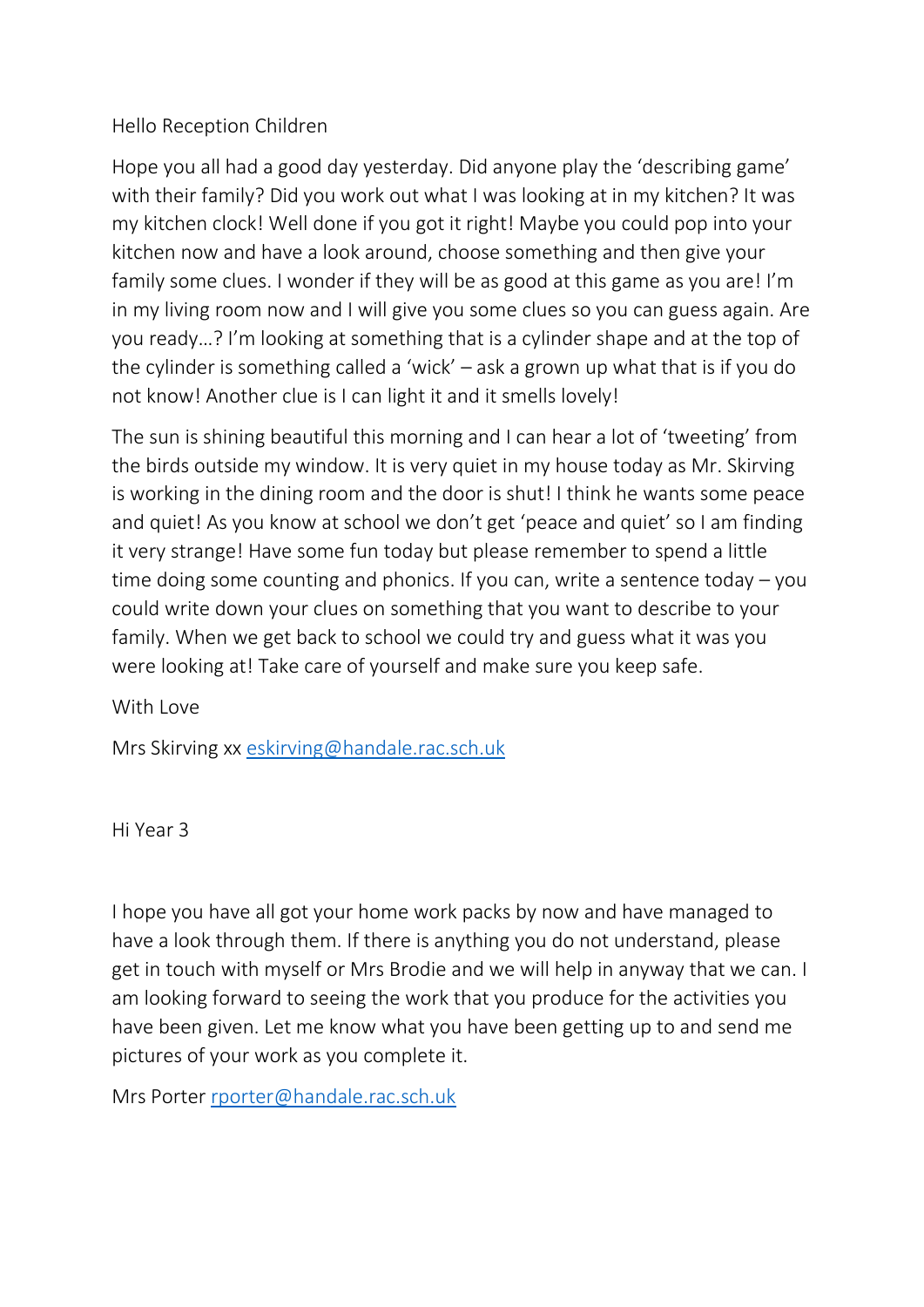Good morning Year 1,

How are you? I hope you are well and keeping busy.

It feels a bit colder today. Today I will work on my front garden space. It needs tidying up. Do you have any outdoor spaces? Do you help out with key it tidy? I will plant some bulbs and seeds in my backyard later in the year, to make it look pretty. If you have any seeds or bulbs, maybe you could plant some too.

Keep sending me pictures and messages of what you are doing. The ones I have received so far have been fantastic and they really do make me smile. I love seeing them.

Have a lovely day and take care,

Love

Miss Khanam xx [rkhanam@handale.rac.sch.uk](mailto:rkhanam@handale.rac.sch.uk)

Good afternoon! How are you all today? I hope you are all ready to collect your work packs and are ready to start your independent learning again. We've given you lots of activities to be getting on with remember when you've finished a task you can email it over for me to see.

Miss Tyson  $\odot$ 

[styson@handale.rac.sch.uk](mailto:styson@handale.rac.sch.uk)

Hello Year 5,

I've been in school today with the children of key workers- I've had an epic game of monopoly with Elise and Owen from Year 6 and made some awesome brick work with Ebony from Year 2. I hope you've all received your home packs by now- remember, it helps to set yourself up with a timetable so you know what you are doing and when you are doing it. Try and stick to it, don't be lazy. Remember, we are not on holiday, this is now time to work and make sure you don't have too much catching up to do when we get back.

In the meantime, say safe,

Mr Bell [lbell@handale.rac.sch.uk](mailto:lbell@handale.rac.sch.uk)